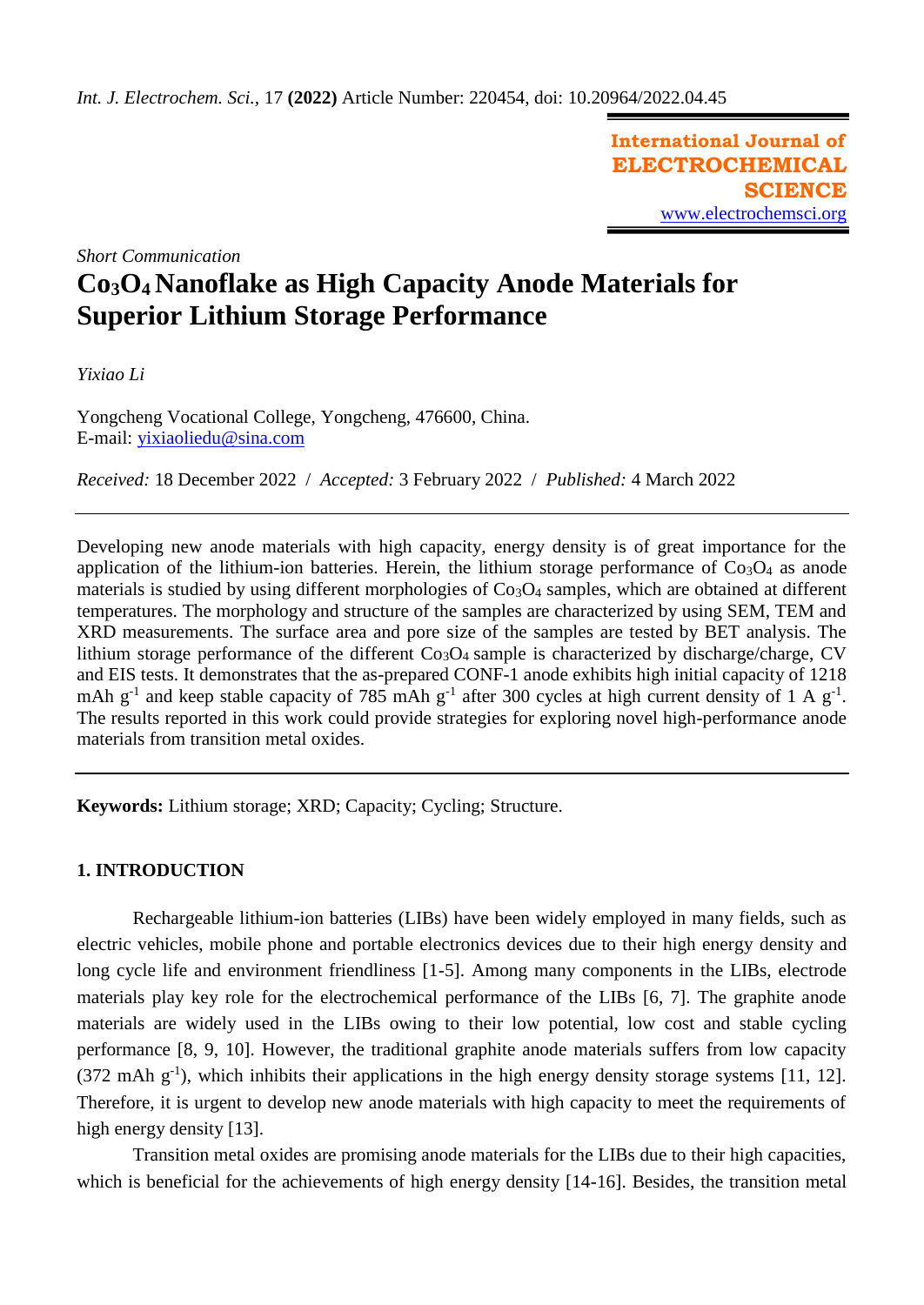oxides have high catalytic effects, surface area, which could promote the reaction kinetics during the discharging and charging process [17, 18]. Based on these advantages, it is meaningful to develop novel anode materials by using transition metal oxides [19, 20]. However, the huge volume change could lead to structural collapse during the electrochemical cycles [21]. It is known to all that the morphology has great influence on the electrochemical performance of anode materials [22, 23]. Therefore, it is worthy to study the electrochemical performance of different  $Co<sub>3</sub>O<sub>4</sub>$  morphology samples [24].

In this work, the lithium storage performance of  $Co<sub>3</sub>O<sub>4</sub>$  as anode materials is studied by using different morphologies of  $Co<sub>3</sub>O<sub>4</sub>$  samples. The different morphologies of  $Co<sub>3</sub>O<sub>4</sub>$  samples are prepared by heating the precursor at different temperature (100℃, 200℃). And the samples are labeled as CONF-1 and CONF-2, respectively. The morphology and structure of the samples are characterized by using SEM, TEM and XRD measurements. The surface area and pore size of the samples are tested by BET analysis. The lithium storage performance of the different  $Co<sub>3</sub>O<sub>4</sub>$  sample is characterized by discharge/charge, CV and EIS tests. It demonstrates that the as-prepared CONF-1 anode exhibits high initial capacity of 1218 mAh  $g^{-1}$  and keep stable capacity of 785 mAh  $g^{-1}$  after 300 cycles at high current density of  $1 \text{ A } g^{-1}$ . The results reported in this work could provide strategies for exploring novel high-performance anode materials from transition metal oxides.

## **2. EXPERIMENTAL**

#### *2.1. Preparation of CONF sample*

 $0.6$  g Co(NO<sub>3</sub>)<sub>2</sub>·6H<sub>2</sub>O was first dissolved in a mixed solution of 80 mL deionized water under stirring for 30 min. Then the precursor solution was transferred in a 100 mL Teflon-line autoclave and kept at 100 °C and 200 °C for 6 h, respectively. As a result, the  $Co<sub>3</sub>O<sub>4</sub>$  samples were successfully prepared. And the samples are labeled as CONF-1 and CONF-2.

#### *2.2. Materials Characterization*

The crystal structure of the samples were analyzed by X-ray diffraction (XRD) patterns (RigakuD/MAX-2550 PC diffractometer). The microscopic morphology of the samples was observed under scanning electron microscope (FEI Helios Nanolab 600i microscope). High-resolution transmission electron microscope images were collected on a FEI Tecnai microscope. The specific surface area and pore distribution of the samples was tested by Micromeritics ASAP 2460, and calculated by Brunauer-Emmett-Teller (BET) models.

# *2.3. Electrochemical Measurement*

The active material, acetylene black and PVDF are in a mass ratio of 7:2:1 to form uniform slurry. After that, the slurry was uniformly coated on the Cu foil and heated at 120 °C for 12 h.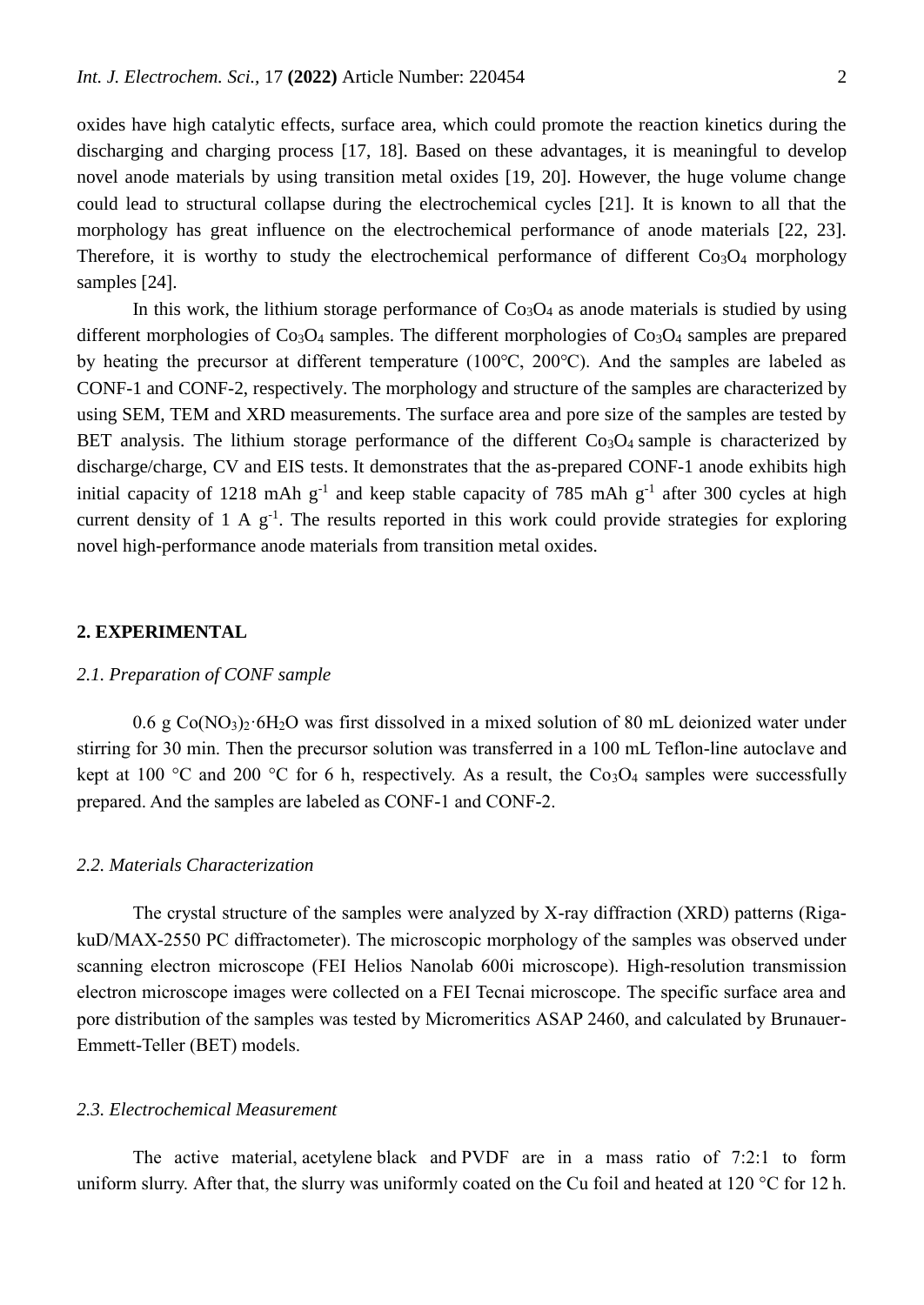Lithium foil was used as the counter electrode, 1 mol  $L^{-1}$  LiPF<sub>6</sub> (EC/DMC = 1:1) was used as the electrolyte, and Celgard 2300 film was used as the separator to assemble the 2032 button cell in glove box with Ar atmosphere for electrochemical measurement. CV and EIS were used to study the electrode using a CHI670E (Shanghai, China). The galvanostatic charge-discharge tests were conducted by a NEWARE BTS-610 (Neware, China).

#### **3. RESULTS AND DISCUSSION**

To investigate the morphology of the samples, the scanning electron microscopy was conducted for all samples. As shown in **Fig. 1**a, it can be seen that the as-prepared CONF-1 samples exhibit nanoflake structure with a diameter of 50 nm. The nanoflake samples are uniformly dispersed in the whole SEM images. With increasing the temperature (200℃), the as-prepared CONF-2 samples display similar morphology compared to the CONF-1 samples. As shown in **Fig. 1**b, it can be clearly observed that the nanoflakes of the as-prepared CONF-2 samples are consisted of many small particles. These small particles could provide huge specific surface area to the electrochemical reactions. Furthermore, the crystal structure of the samples was studied by using XRD. As shown in Fig. 1c, the typical crystal structure can be clearly observed for the CONF-1 and CONF-2 samples. The diffraction peaks at 32°, 36°, 45°, 61° and 65° are ascribed to the crystal planes of (001), (101), (210), (011) and (022), respectively [25]. This result demonstrates the high purities of the CONF samples. Besides, the inset of **Fig. 1**c shows the TEM image of the CONF-1 samples. It can be observed that the CONF layer is located in the TEM image, which is consistent with the SEM image.



**Figure 1.** (a) and (b) SEM images of the CONF-1 and CONF-2 samples, respectively. (c) XRD pattern of CONF-1 and CONF-2 samples. The inset is the TEM image of CONF-1.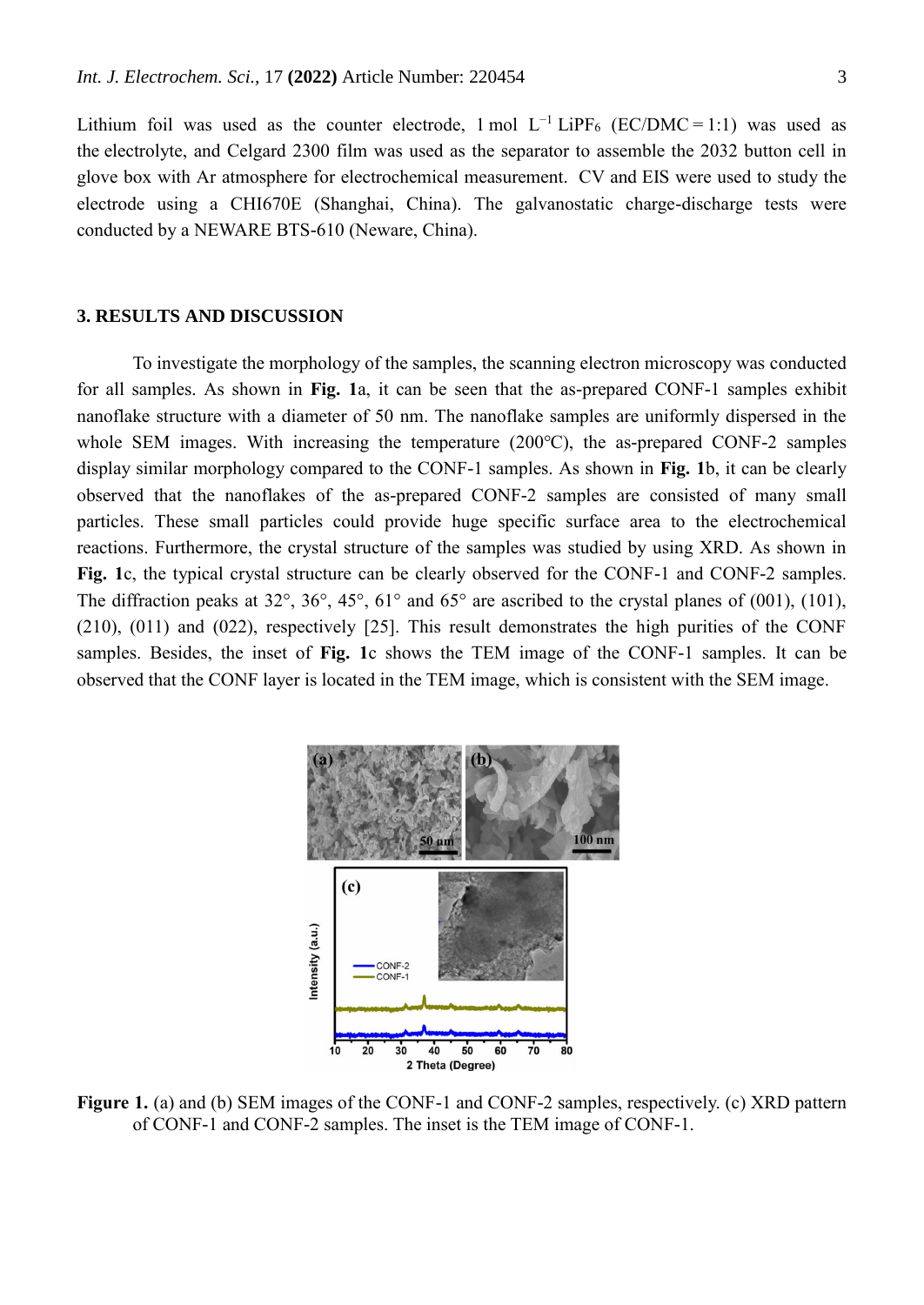The pore size and specific surface area of the samples were tested by using  $N_2$ adsorption/desorption test. As shown in **Fig. 2**a, it can be clearly observed that the isotherms of the asprepared CONF-1 sample correspond to type IV according to IUPAC classification. The mesoporous structure of the CONF-1 samples is beneficial for the transport of the lithium-ion and electrons during the electrochemical cycles. Besides, the specific surface area and pore size of the CONF-1 samples is about 436 m<sup>2</sup> g<sup>-1</sup> and 10 nm, respectively, which is much higher than the reported  $Co<sub>3</sub>O<sub>4</sub>$  materials [26]. **Fig. 2b** shows the N<sub>2</sub> adsorption/desorption curves of the CONF-2 sample. Clearly, the asprepared CONF-2 samples have no mesoporous structure. Besides, the CONF-2 exhibits much smaller specific surface and pore size than the CONF-1 samples. Therefore, it can be inferred that the CONF-1 will display more superior electrochemical performance than the CONF-2 samples.



**Figure 2.** N<sub>2</sub> adsorption/desorption curves of (a) CONF-1 and (b) CONF-2 samples.



**Figure 3.** The discharge and charge profiles of (a) CONF-1 and (b) CONF-2 anodes at 0.1 C.

To study the electrochemical performance of the samples, the constant discharge and charge tests were conducted for CONF-1 and CONF-2 samples. The current density is 0.1 C. All cells were tested at room temperature with the same situation. As shown in **Fig. 3**a, the as-prepared CONF-1 electrode exhibits initial high capacity of  $1218$  mAh  $g^{-1}$  at the current density of 0.1 C. Besides, one voltage platform at 1.25 V can be clearly observed during the discharging process. With the increase of the cycle numbers, the CONF-1 electrode still exhibits high capacity of 1013 mAh  $g^{-1}$  after 20 cycles, demonstrating stable cycling performance [27]. **Fig. 3**b also exhibits the discharge and charge profiles of the CONF-2 electrode. It can be seen that the CONF-2 electrode shows capacity of 1108 mAh  $g^{-1}$ ,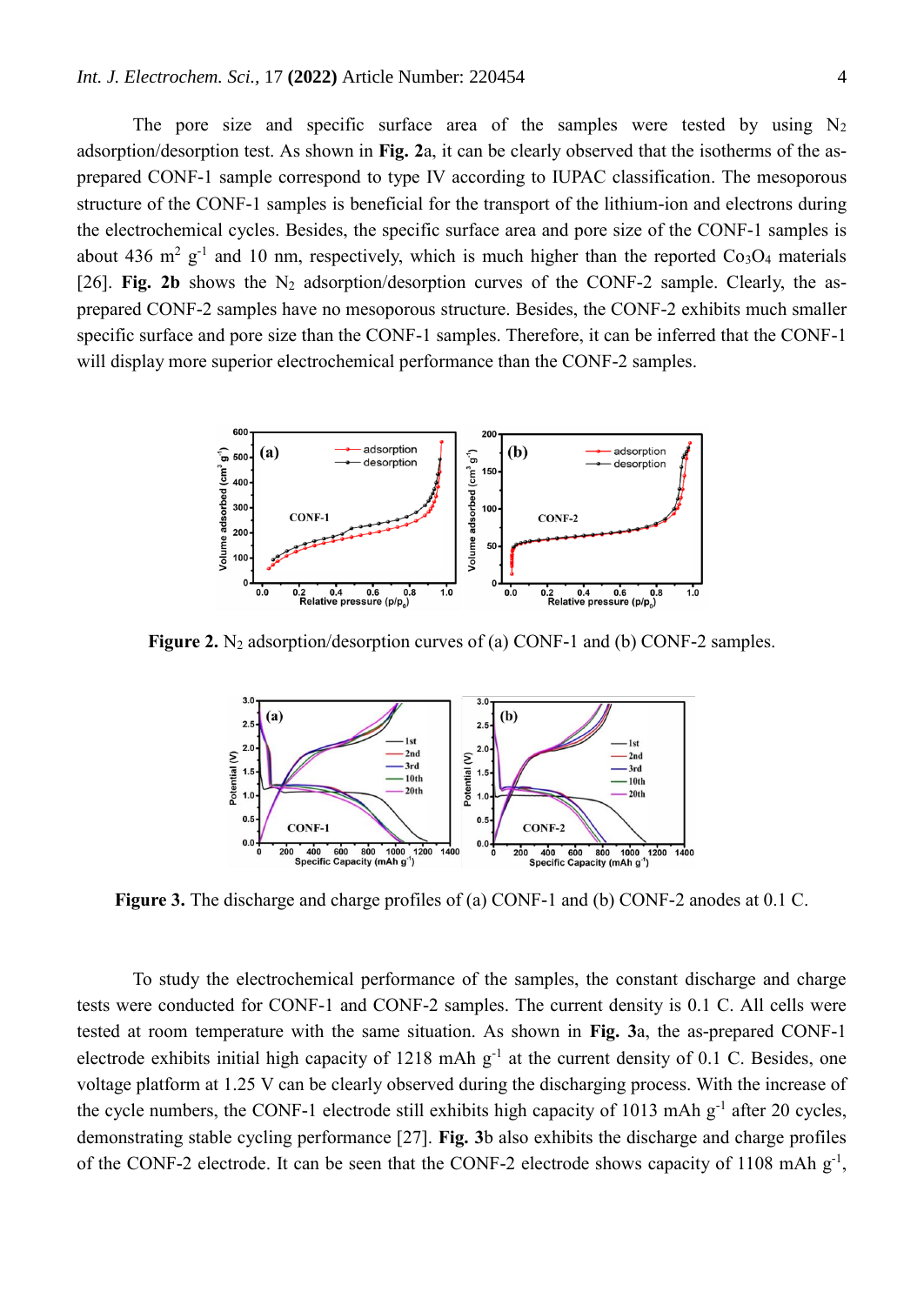which is much smaller than the CONF-1 electrode. Moreover, the capacity is only 726 mAh  $g^{-1}$  after 20 cycles for the CONF-2 electrode at 0.1 C. The higher capacity of the CONF-1 electrode is attributed to the unique mesoporous structure, which could ensure the rapid lithium transport during the electrochemical reaction [28].

To further investigate the electrochemical mechanism of the CONF-1 electrodes, CV test was conducted for the CONF-1 electrode. As shown in **Fig. 4**a, it shows the initial three cycle CV curves before electrochemical cycles. it can be seen that the as-prepared CONF-1 electrode exhibit typical CV shape with two reduction peaks and one oxidation peak, which is related to the SEI formation and lithium/Co alloy, respectively. **Fig. 4**b is the cycling performance of the CONF-1 and CONF-2 electrode at the current density of  $1 \text{ A g}^{-1}$  for 300 cycles. It can be clearly observed that the CONF-1 electrode delivered high capacity of of 785 mAh  $g^{-1}$  after 300 cycles at high current density of 1 A  $g^{-1}$ , demonstrating stable cycling performance. This is attributed to the perfect structure of the CONF-1 electrode, which could promote the lithium-ion and electron transport. However, for the CONF-2 electrode, it suffers from rapid capacity fading during the electrochemical cycles. **Fig. 4**c is the SEM image of the CONF-1 electrode after cycles. It still exhibits perfect morphology compared to the morphology before cycles. Fig. 4d is the CV curve of the CONF-1 electrode after cycles. It can be seen that the CV curves overlap well, indicating superior reversibility.



**Figure 4.** (a) CV curves of CONF-1 before cycles. (b) Cycling performance of CONF-1 and CONF-2 at 1 A g<sup>-1</sup> after 300 cycles. (c) SEM image of CONF-1 after cycles. (d) CV curves of CONF-1 after cycles.

To clearly demonstrate the advantage of the employment of CONF-1 electrode in the LIBs, schematic illustration was conducted. As shown in **Fig. 5**a, the LIBs used CONF-1 anode exhibits superior lithium storage performance during the electrochemical cycles. Lithium-ions could be easily transferred from the cathode side to the anode side. This is related to the use of the CONF-1 electrode, which could enhance the electrochemical performance. **Fig. 5**b shows the electrochemical impedance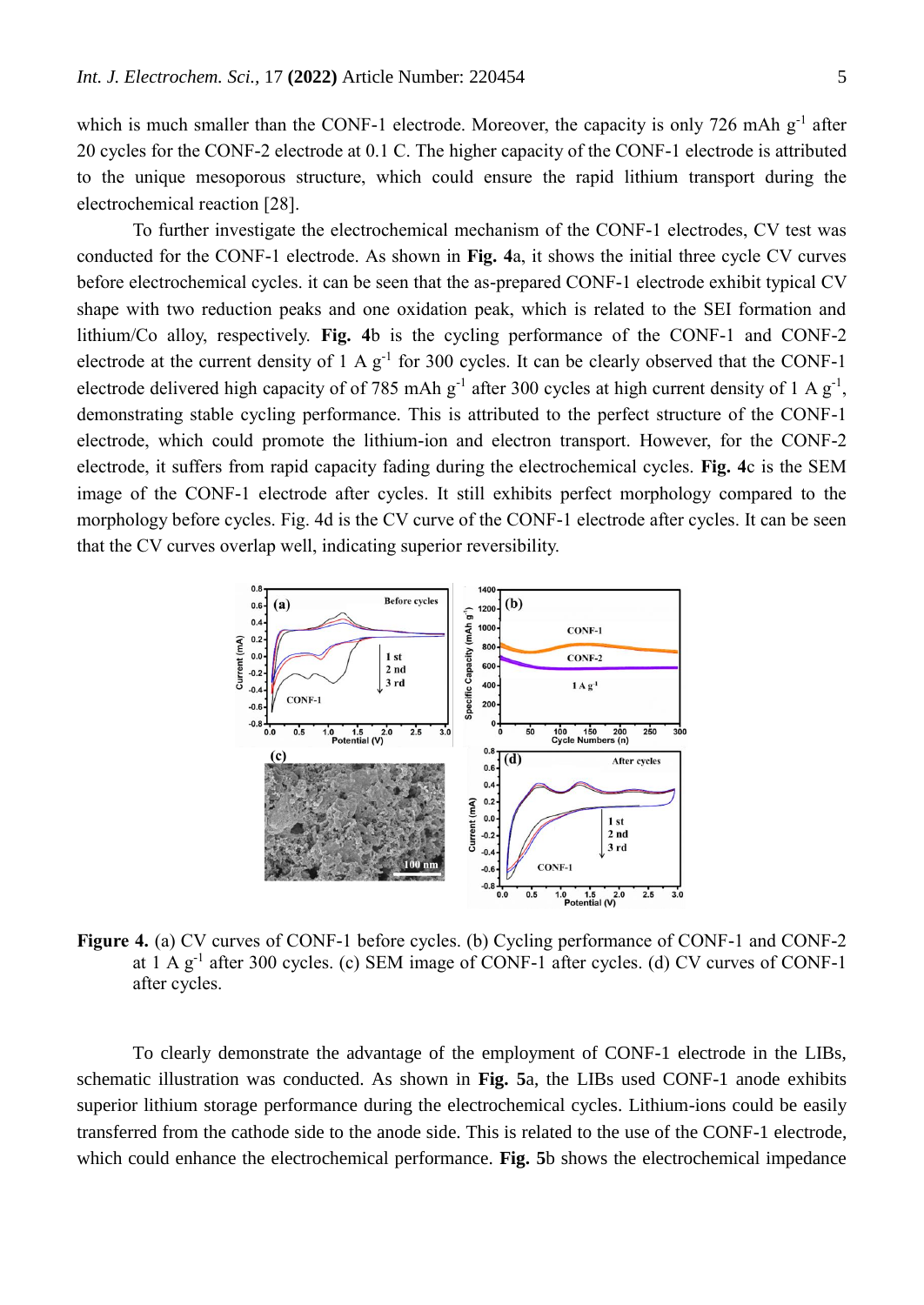spectra of the CONF-1 and CONF-2 electrode. The EIS is consisted of one semicircle, which represents the charge transfer resistance. Clearly, the as-prepared CONF-1 electrode exhibits much smaller resistance than the CONF-2 electrode. Finally, the long term cycling performance of the CONF-1 electrode is tested at 2 A  $g^{-1}$  for 200 cycles. It can be seen that the CONF-1 electrode has capacity of 692 mAh  $g^{-1}$  after 200 cycles, indicating the stable cycling performance of the CONF-1 electrode.



**Figure 5.** (a) Schematic illustration of the Li//CONF-1 half-cell. (b) EIS of CONF-1 and CONF-2 samples. (c) Long term cycling performance of CONF-1 after 200 cycles.

To further demonstrate the superior electrochemical performance of the CONF-1 anode, a new table was made to compare the electrochemical performance of the anode materials. As listed in Table 1, it can be clearly observed that the as-prepared CONF-1 anode shows high capacity at high current density of 2 A g-1 after 200 cycles, demonstrating the excellent cycling stability. This capacity is much higher than the other similar anode materials reported in literature.

**Table 1**: The electrochemical performance of CONF-1 and other similar anode materials in LIBs.

| Electrode                         | <b>Current Density</b>           | Capacity $(mAh/g)$ | Ref       |
|-----------------------------------|----------------------------------|--------------------|-----------|
| Fe <sub>7</sub> S <sub>8</sub> @C | $0.1 \text{ A g}^{-1}$           | 375 (100 cycles)   | 29        |
| TiO <sub>2</sub>                  | $0.5 \text{ A g}^{-1}$           | 266 (200 cycles)   | 30        |
| NO/carbon                         | $0.1 \text{ A g}^{-1}$           | 385 (100 cycles)   | 31        |
| CONE-1                            | $2 \text{ A } \mathfrak{g}^{-1}$ | 692 (200 cycles)   | This work |

# **4. CONCLUSION**

In summary, the electrochemical performance of  $Co<sub>3</sub>O<sub>4</sub>$  as anode materials is studied by using different morphologies of  $Co<sub>3</sub>O<sub>4</sub>$  samples. The different morphologies of  $Co<sub>3</sub>O<sub>4</sub>$  samples are firstly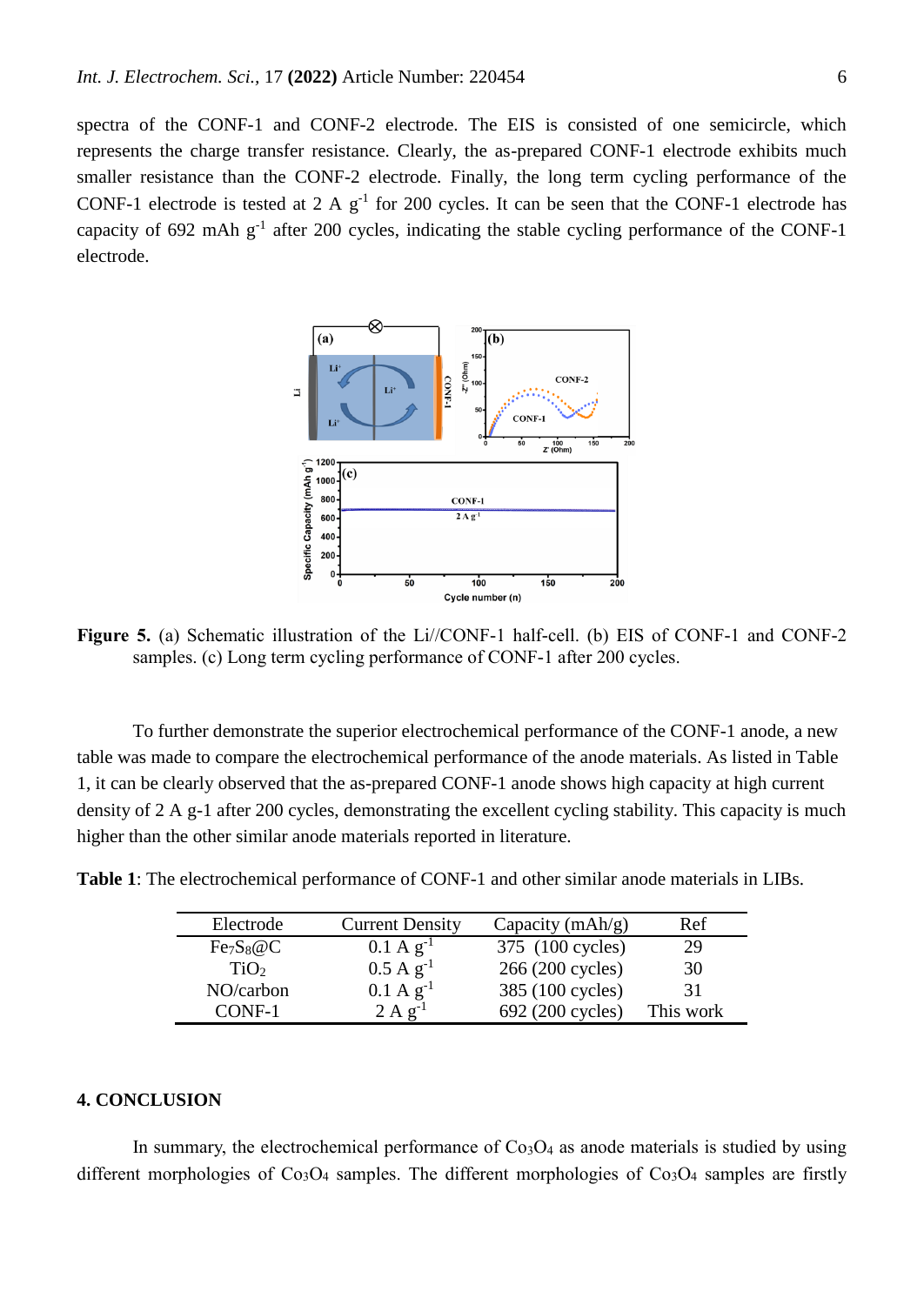prepared by heating the precursor at different temperature (100℃, 200℃). And the samples are labeled as CONF-1 and CONF-2, respectively. Then, the morphology and structure of the samples are characterized by using SEM, TEM and XRD measurements. The surface area and pore size of the samples are tested by BET analysis. The lithium storage performance of the different  $Co<sub>3</sub>O<sub>4</sub>$  sample is characterized by discharge/charge, CV and EIS tests. It demonstrates that the as-prepared CONF-1 anode exhibits high initial capacity of 1218 mAh  $g^{-1}$  and keep stable capacity of 785 mAh  $g^{-1}$  after 300 cycles at high current density of  $1 \text{ A g}^{-1}$ . The results reported in this work could provide strategies for exploring novel high-performance anode materials from transition metal oxides.

## **References**

- 1. L. Y. Jing, Z. Kong, F. A. Guo, X. H. Liu, A. P. Fu, M. Li, H. L. Li, *J. Alloys Compd*., 881 (2021) 160588.
- 2. Z. T. Li, J. J. Nie, J. Zhao, J. Wang, X. X. Feng, S. W. Yao, *Mater. Lett*., 285 (2021) 129202.
- 3. A. R. Mule, D. Narsimulu, A. K. Kakarla, J. S. Yu, *Appl. Surf. Sci*., 551 (2021) 148942.
- 4. J. W. Wen, L. Xu, J. X. Wang, Y. Xiong, J. J. Ma, C. R. Jiang, L. H. Cao, J. Li, M. Zeng, *J. Power Sources*, 474 (2020) 228491.
- 5. G. Y. Wang, M. Zhang, Z. P. Deng, X. F. Zhang, L. H. Huo, S. Gao, *Ceram. Int*., 46 (2020) 29033- 29040.
- 6. Y. C. Zhao, C. G. Liu, R. W. Yi, Z. Q. Li, Y. B. Chen, Y. Q. Li, I. Mitrovic, S. Taylor, P. Chalker, L. Yang, C. Z. Zhao, *Electrochim. Acta*, 345 (2020) 136203.
- 7. Y. G. Liu, H. C. Wan, N. Jiang, W. X. Zhang, H. Z. Zhang, B. D. Chang, Q. Wang, Y. H. Zhang, Z. Y. Wang, S. H. Luo, H. Y. Sun, *Solid State Ionics*, 334 (2019) 117-124.
- 8. L. Wang, Y. F. Yuan, Y. Q. Zheng, X. T. Zhang, S. M. Yin, S. Y. Guo, *Mater. Lett*., 253 (2019) 5-8.
- 9. F. Wang, H. Yuan, J. G. Huang, *J. Alloys Compd*., 819 (2020) 153375.
- 10. M. K. Yu, Y. X. Sun, H. R. Du, C. Wang, W. Li, R. H. Dong, H. X. Sun, B.Y. Geng, *Electrochim. Acta*, 317 (2019) 562-569.
- 11. J. X. Li, Q. X. Xie, P. Zhao, C. P. Li, *Appl. Surf. Sci*., 504 (2020) 144515.
- 12. F. C. Zheng, L. Z. Wei, *J. Alloys Compd*., 790 (2019) 955-962.
- 13. C. W. Zhang, Y. Song, L. B. Xu, F. X. Yin, *Chem. Eng. J*., 380 (2020) 122545.
- 14. Y. F. Li, Y. Y. Fu, W. B. Liu, Y. H. Song, L. Wang, *J. Alloys Compd*., 784 (2019) 439-446.
- 15. Y. Xin, X. W. Lan, P. Chang, Y. Q. Huang, L. B. Wang, X. L. Hu, *Appl. Surf. Sci*., 447 (2018) 829- 836.
- 16. J. Y. Cheong, J. H. Chang, S. H. Cho, J. W. Jung, C. H. Kim, K. S. Dae, J. M. Yuk, I. D. Kim, *Electrochim. Acta*, 295 (2019) 7-13.
- 17. B. Wang, X. Y. Lu, C. W. Tsang, Y. H. Wang, W. K. Au, H. F. Guo, Y. Y. Tang, *Chem. Eng. J*., 338 (2018) 278-286.
- 18. X. L. Tong, M. Zeng, J. Li, Z. J. Liu, *Appl. Surf. Sci*., 723 (2017) 129-138.
- 19. Y. F. Lu, X. B. Han, Z. Y. Chu, X. N. Feng, Y. D. Qin, M. G. Ouyang, L. G. Lu, *J. Power Sources*, 513 (2021) 230529.
- 20. Q. Wang, X. Y. Wu,, H. R. You, H. H. Min, X. K. Xu, J. W. Hao, X. M. Liu, H. Yang, *Appl. Surf. Sci*., 571 (2022) 151194.
- 21. M. Y. Tian, L. B. Ben, Z. Jin, H. X. Ji, H. L. Yu, W. W. Zhao, X. J. Huang, *Electrochim. Acta*, 396 (2021) 139224.
- 22. Y. L. Xie, Y. C. Qiu, L. L. Tian, T. F. Liu, X. T. Su, J. Alloys Compd., https://doi.org/10.1016/j.jallcom.2021.162384.
- 23. R. C. Wang, Q. L. Pan, Y. H. Luo, C. Yan, Z. J. He, J. Mao, K. H. Dai, X. W. Wu,, J. C. Zheng, *J.*